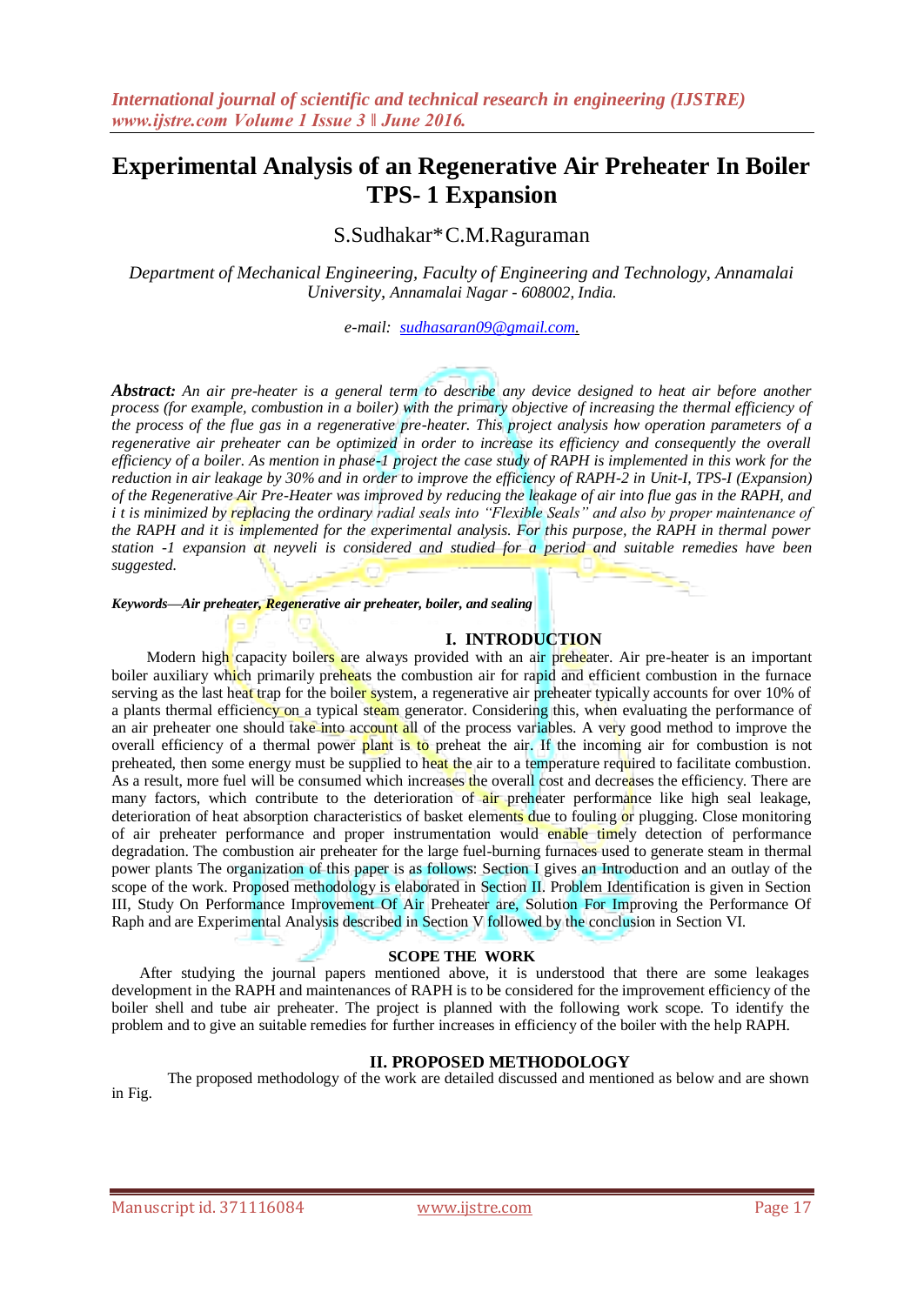

Flow chat of Proposed System  $Fig. 2.$ 

## **III. Problem Identification**

Excessive air heater leakage can cause any of the following additional problems:

- Severe degradation of the performance of downstream air pollution control equipment (electrostatic precipitators, bag houses, and scrubbers).
- Lowered primary air temperatures and consequent reduction of coal mill capacity—particularly in the case of wet coals and Powder River Basin coals.
- Increased potential for mill fires or explosions.
- Load limitations and missed power sales opportunities due to inadequate fan capacity, especially during warm weather.
- Increased  $NO<sub>x</sub>$  production and loss -on-ignition.
- Poor flame stability at lower load and unattached flame ignition points, as well as flame pulsation.
- Excessive desuperheating due to increased convective heat transfer caused by increased mass gas flow.
- Increased heat rate and air heater plugging.
- Increased rate of cold end air heater basket corrosion.

## **Study On Performance Improvement Of Air Preheater**

Steam generators uses rotary air preheaters to absorb the heat from the flue gas and release that heat to the incoming combustion air.

Thus absorbing the waste heat from the flue gas the efficiency of the boiler in increased. It is estimated that for every  $20^{\circ}$ C decrease in gas temperature, the efficiency of boiler goes up by 1%.

With increase in operation cost demand for power and pollution constraint today, every savings in boiler efficiency results in the big money. Recollect the slogan \_every MW saved is the MW generated'.

Air preheaters are one of the major areas of concern for efficiency improvement. It is necessary that we should go for renovation and modernization only for performance improvement.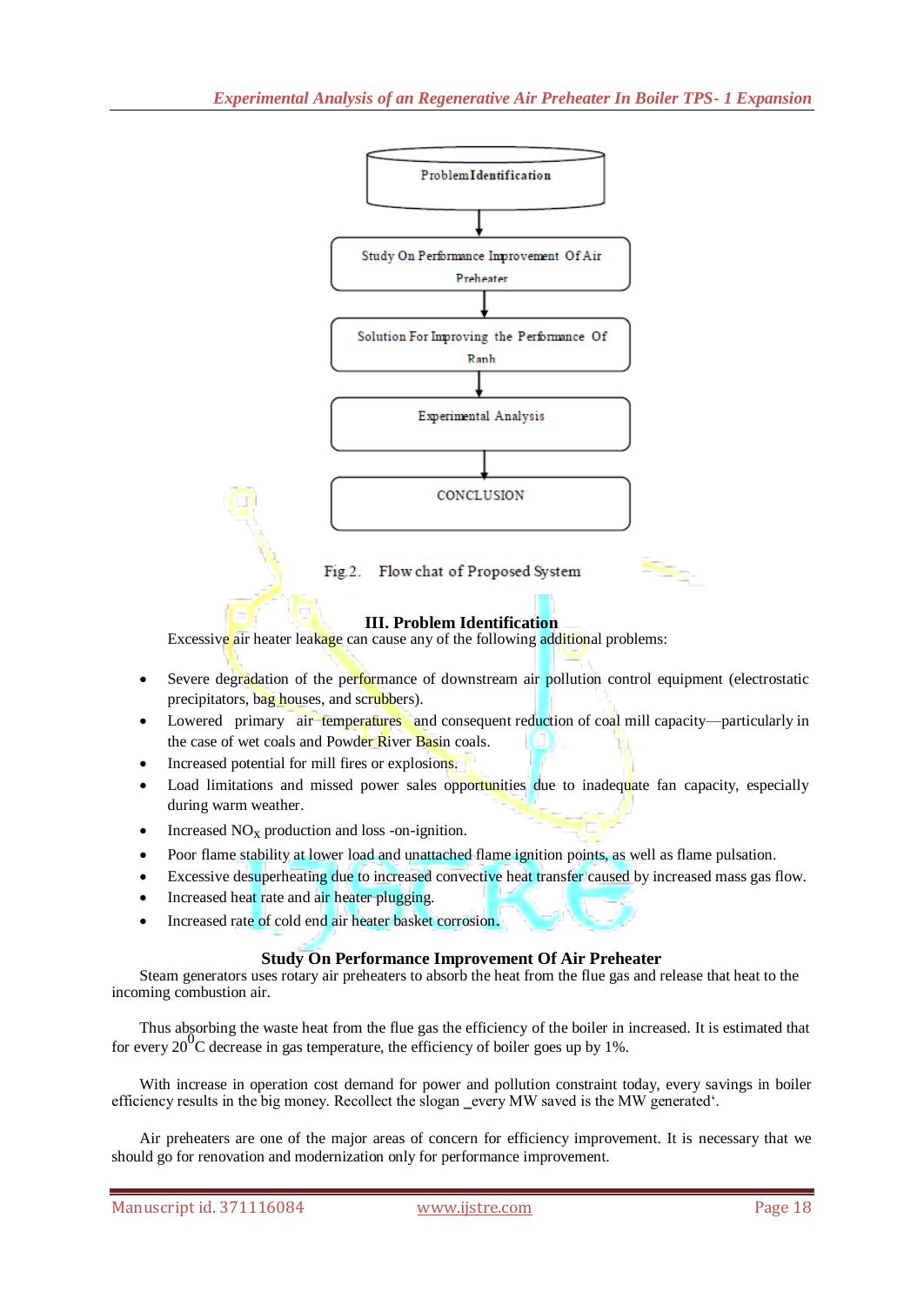Even maintaining the -Regenerative Air Preheaterl in the correct way will result in the efficiency improvement.

|  | SI.<br>No.     | <b>DATA</b>                        | <b>UNIT</b>    |                      |                   |
|--|----------------|------------------------------------|----------------|----------------------|-------------------|
|  |                |                                    |                | 30-1-16 to16-02-2016 |                   |
|  |                |                                    |                | <b>RAPHI</b>         | RAPH <sub>2</sub> |
|  | $\mathbf{1}$   | Unit Load                          | MW             | 209                  | 210               |
|  | $\overline{c}$ | Fuel consumption                   | T/hr           | 210.59               | 210.59            |
|  | 3              | $O2$ at Flue gas inlet             | %              | 3.6                  | 4.0               |
|  | $\overline{4}$ | $O2$ at Flue gas outlet            | $\%$           | 5.6                  | 4.7               |
|  | 5              | Flue gas Inlet<br>Temperature      | 0 <sub>c</sub> | 297                  | 312               |
|  | 6              | Flue gas outlet<br>Temperature     | 0 <sub>c</sub> | 170                  | 186               |
|  | $\overline{7}$ | Air Inlet<br>Temperature           | 0 <sub>c</sub> | 32.8                 | 32.7              |
|  | 8              | Air outlet<br>Temperature          | 0 <sub>c</sub> | 289                  | 312               |
|  | 9              | <b>Air Header Pressure</b>         | mm WC          | 24.1                 | 24.1              |
|  | 10             | Air Pressure before<br><b>RAPH</b> | mm WC          | 30.1                 | 26.1              |
|  | 11             | Air Pressure after<br><b>RAPH</b>  | mm WC          | 24                   | 24.1              |
|  | 12             | Pressure of flue gas<br>outlet     | mm WC          | 238                  | 235               |
|  | 12             | Draft RAPH inlet                   | mm WC          | 5.2                  | 4.6               |
|  | 13             | Draft RAPH outlet                  | mm WC          | 19.3                 | 22 <sub>1</sub>   |
|  | 14             | Air flow at inlet                  | T/hr           | 500                  | 309               |
|  | 15             | Air flow at outlet                 | T/hr           | 500                  | 309               |
|  | 16             | FD fan current                     | Amps           | 67                   | 54                |
|  | 17             | ID fan current                     | Amps           | 183                  | 191               |
|  | 18             | FD fan scoop<br>position           | %              | 50                   | 90                |
|  | 19             | ID fan scoop<br>position           | $\%$           | 68                   | 72                |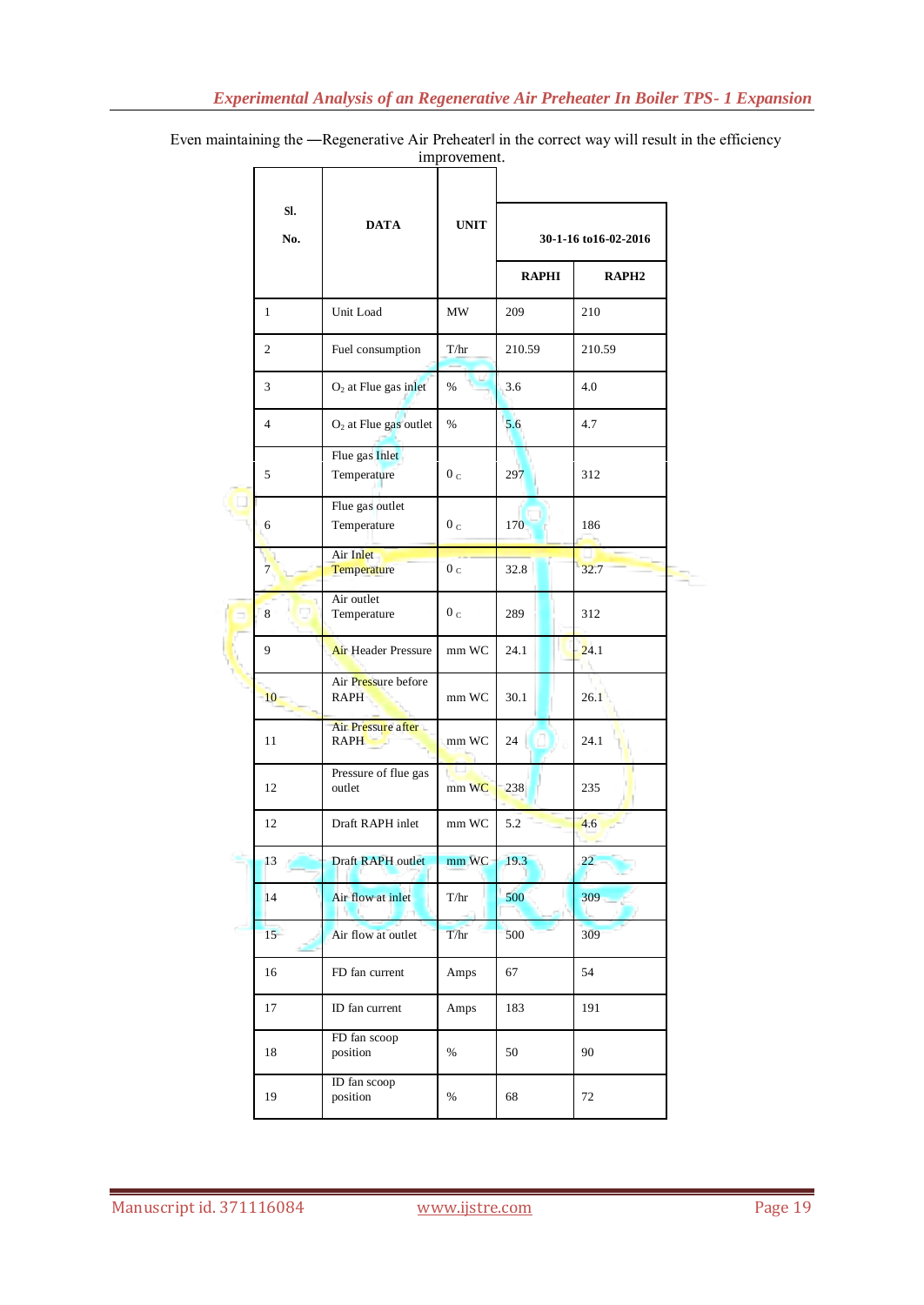## **AIR INGRESS IN PREHEATER**

During the study, the operating parameters like pressure, temperature and oxygen percentage along the flue gas path has been carried out. The study was conduct to analyze the performance of air heater and air ingress in the air heater. Fig 4.8 shows the Graphical illustration of AIR Leakages in RAPH

The details are follows

#### **% Leakage of air = (Gas out-Gas in)/Gas In**



Table 1.3 % of air leakage in RAPH 1&2





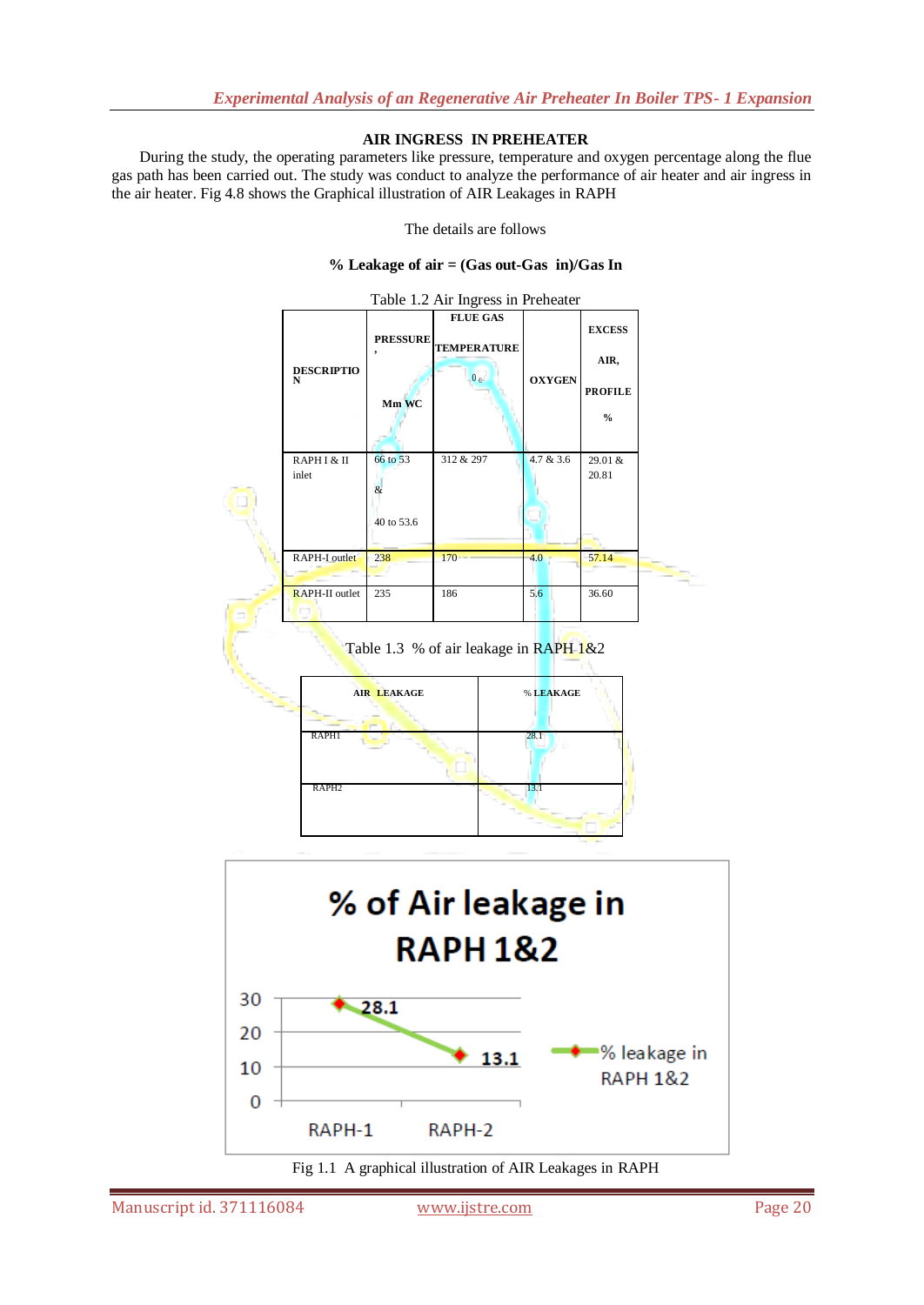## **ADVANCEMENT IN SEALS:**

The air preheater is a critical component of the boiler combustion air system. Evaluating and optimizing a heater's performance is difficult with the entire combustion system and the lack of standardized calculation tools.

The regenerative air heater or air preheater (APH) on a large utility boiler often accounts for about 10% of the unit's thermal efficiency.

Its performance is so critical that just a 10F change in gas exit temperature can change the boiler efficiency by a quarter of a percent. Reducing leakage by using modern seal technology will improve combustion efficiency, maintain fan performance, and keeps the down stream air quality in control.

**FLEXIBLE RADIAL SEALS:** Flexible Radial seals are used to minimize the direct air to gas leakage that occurs at the center section or sealing surfaces in the air heater. The seals are attached to each diaphragm of the rotor to maintain close contact with the sealing surface that separates the air and gas streams

#### **TYPE-1:**

The type-1 radial seal incorporates a unique patented bellows architecture that ensures positive contact with the sealing surface. When sealing edge wear occurs this type of seal can be simply adjusted, rather than replaced.

#### **TYPE-2:**

This type-2 seal is a full contact flexible radial seal. This seal complements robust protection system, augmenting the benefits and features found in the type-1 flexible full contact seal. They are highly erosive and are exposed to high -pressure water washing, as well as air preheaters that have been enhanced with carbide overlaid sector plates. These seals are typically recommended for larger rotor sizes (greater than 25) where the aggressive rotor turndown encountered in these size rotors can be as large as 2-4 inches

#### **EXPERIMENTAL ANALYSIS AIR PREHEATER PERFORMANCE CALCULATION:**

(Readings as observed in the RAPH of a Thermal Station)

1. Before implementing flexible seal:

% of oxygen in the flue gas outlet: 5.6

% of oxygen in the flue gas inlet :  $3.6$  Leakage % in APH is given by

(% o<sub>2</sub> out - % o<sub>2</sub> in) / (21- % o<sub>2</sub> out).  $=(5.6-3.6)$  / (21-5.6)

**=13.1%**

2. After implementing the flexible seal:

% of oxygen in the flue gas outlet: 4.7 % of oxygen in the flue gas inlet : 4.02 Formula to

find leakage % is given by (%  $\sigma$  out - %  $\sigma$  o in) / (21- %  $\sigma$  o out). =(4.7 -4.02) / (21-4.7)

**=4%**